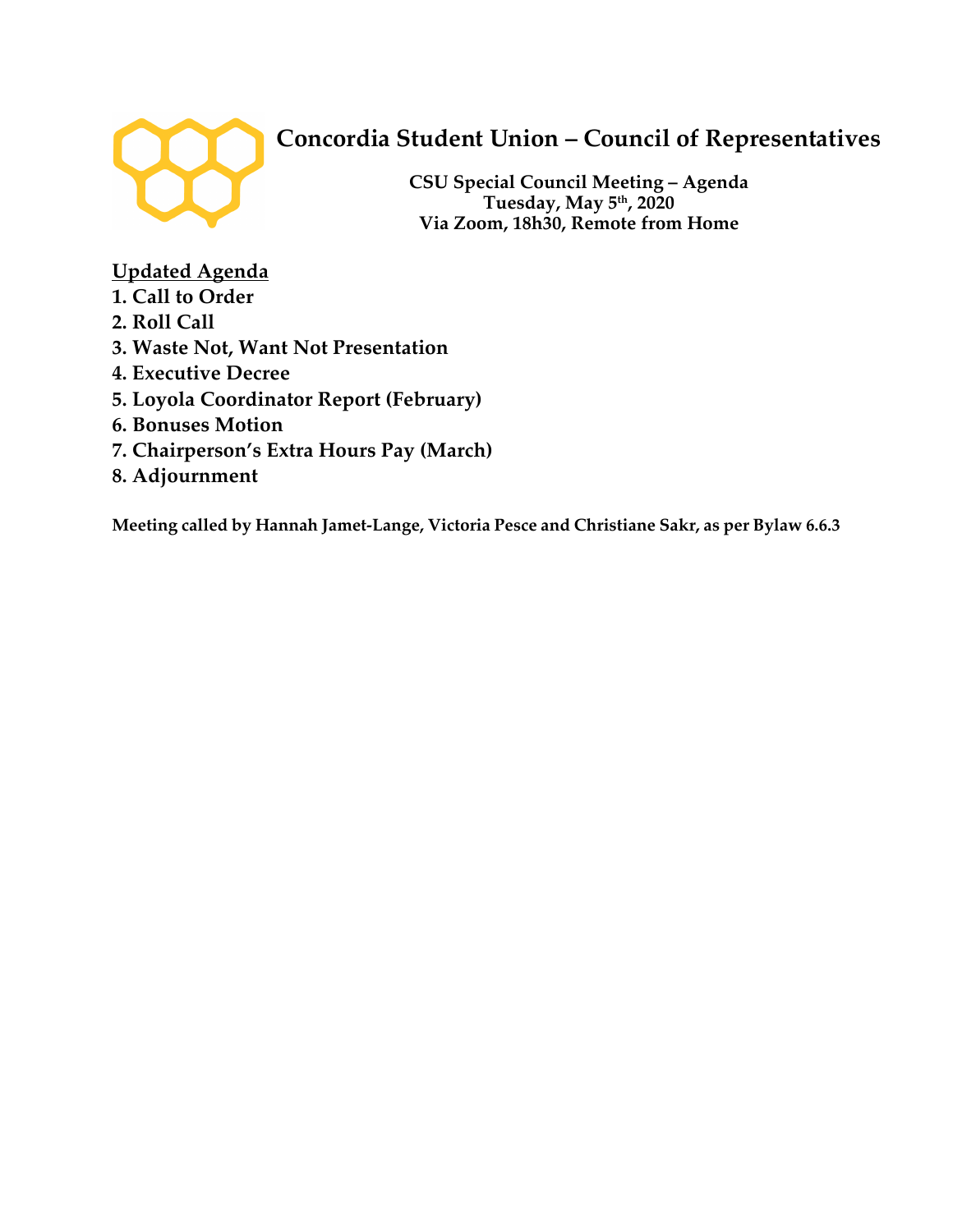## **1. CALL TO ORDER**

**Chairperson** calls meeting to order at **18h48**.

**Chairperson:** This meeting will be recorded. I'm going to mute everyone during presentations and when others are speaking.

**We would like to begin by acknowledging that Concordia University is located on unceded Indigenous lands. The Kanien'kehá:ka Nation is recognized as the custodians of the lands and waters on which we gather today. TiohEá:ke/Montreal is historically known as a gathering place for many First Nations. Today, it is home to a diverse population of Indigenous and other peoples. We respect the continued connections with the past, present, and future in our ongoing relationships with Indigenous and other peoples within the Montreal community.**

### **2. ROLL CALL**

Council Chairperson: Caitlin Robinson Council Minute Keeper: S Shivaane

**Executives present for the meeting were:** Chris Kalafatidis (General Coordinator), Désirée Blizzard (Finance Coordinator), Eduardo Malorni (Student Life Coordinator), Isaiah Joyner (External & Mobilization Coordinator), Marin Algattus (Internal Affairs Coordinator), Patrick Quinn (Academic & Advocacy Coordinator)

**Councillors present for the meeting were:** Peter Zhuang (Fine Arts), Mathew Levitsky-Kaminski (John Molson School of Business), Esther Morand (Arts & Science), Victoria Pesce (John Molson School of Business), Mitchell Schecter (John Molson School of Business), Salman Fahim Syed (Gina Cody School of Engineering & Computer Science), Ahmadou Sakho (Arts & Science), Hannah Jamet-Lange (Arts & Science), James Hanna (Gina Cody School of Engineering & Computer Science), Tzvi Hersh Filler (Gina Cody School of Engineering & Computer Science), Elias Huckel-Fidalgo (Arts & Science), Jarrad Haas (Fine Arts), Christiane Sakr (Arts & Science), Sean Howard (Gina Cody School of Engineering & Computer Science), Menachem Israily (Independent), Jeremya Deneault (John Molson School of Business), Lauren Perozek (John Molson School of Business), Elizabeth Tasong (Arts & Science), Howard Issley (John Molson School of Business)

**Executives absent for the meeting were:** Celeste-Melize Ferrus (Loyola Coordinator) **Councilors absent for the meeting were:** Maha Siddiqui (Arts & Science), Naomi Barney Purdie (Arts & Science), Selena Mezher (Gina Cody School of Engineering & Computer Science), Aman Houara (Arts & Science)

**Sean Howard** moves to excuse **Melize** and **Isaiah Joyner**. Seconded by **Jarrad Haas**.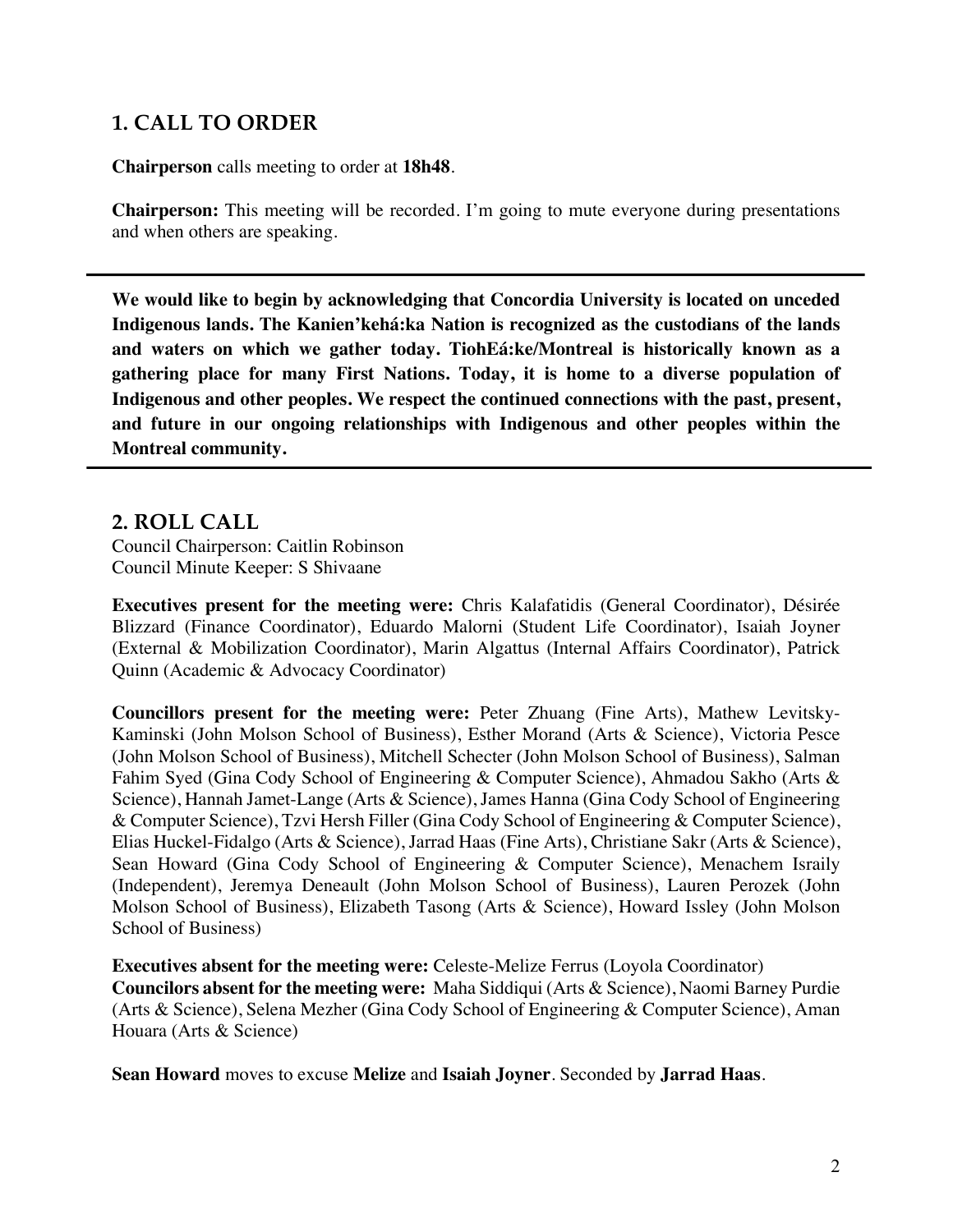**VOTE** For: 17 Opposed: 0 Abstentions: 0 *Carries unanimously.* 

## **3. WASTE NOT, WANT NOT PRESENTATION**

**Keroles**: There has been a 16% reduction of waste per student per year since we started operations. Composting has doubled. Our 9-people team has been to 59 major events. People are taking our message to heart and being more thoughtful. Our message resonates with people and groups outside of Concordia. We aim to give all core classes presentations so we can reach every student at Concordia. We have done presentations to every department and faculty. Some have called us to train their staff. Now, every student associations has a policy on sustainability. Sustaining this process meets the problem of longevity because the university's commitment is questionable. A solution is to create a company to scale-up impact city-wide. We will also be more accountable to our goals and action with a contract compared to as a fee-levy.

### **Keroles** presents the following motion. Seconded.

**BE IT RESOLVED THAT** the CSU enters into contract with the "Waste Not, Want Not" Spinoff and provides \$30K/year for three years to provide the following services:

- 1. Waste ambassadors in Concordia's major events.
- 2. Class presentations in core classes on waste sorting every semester.
- 3. Educational events (eg. monthly Bring-Your-Own-Mug events)
- 4. Data tracking and building tours for infrastructure quality control.
- 5. Waste Not, Want Not commits to creating at least 5 part-time jobs for Concordia students.

*BE IT FURTHER RESOLVED THAT* the CSU provides a storage space and space booking support.

*BE IT FURTHER RESOLVED THAT* the existing contract between the CSU and the "Waste Not, Want Not" student group is cancelled.

**BE IT FURTHER RESOLVED THAT** The CSU only enters into contract with the "Waste Not, Want Not" spin-off after they are incorporated

**Tzvi Hersh Filler** moves to table motion to the June meeting. Seconded by **James Hanna**.

**Tzvi Hersh Filler**: We are three weeks away from the end of our mandate. This would impact the next mandate's budget. I would rather let them make the decision.

**Eduardo Malorni**: We should discuss now. The budget has to approved by June 1.

Peter **Zhuang**: What storage space do you need exactly?

**Keroles**: We have our own working space. For storage, we just would like somewhere to store popcorn and coffee machines. But it's not critical, just helpful. Our events are monthly so usually we book them a semester in advance.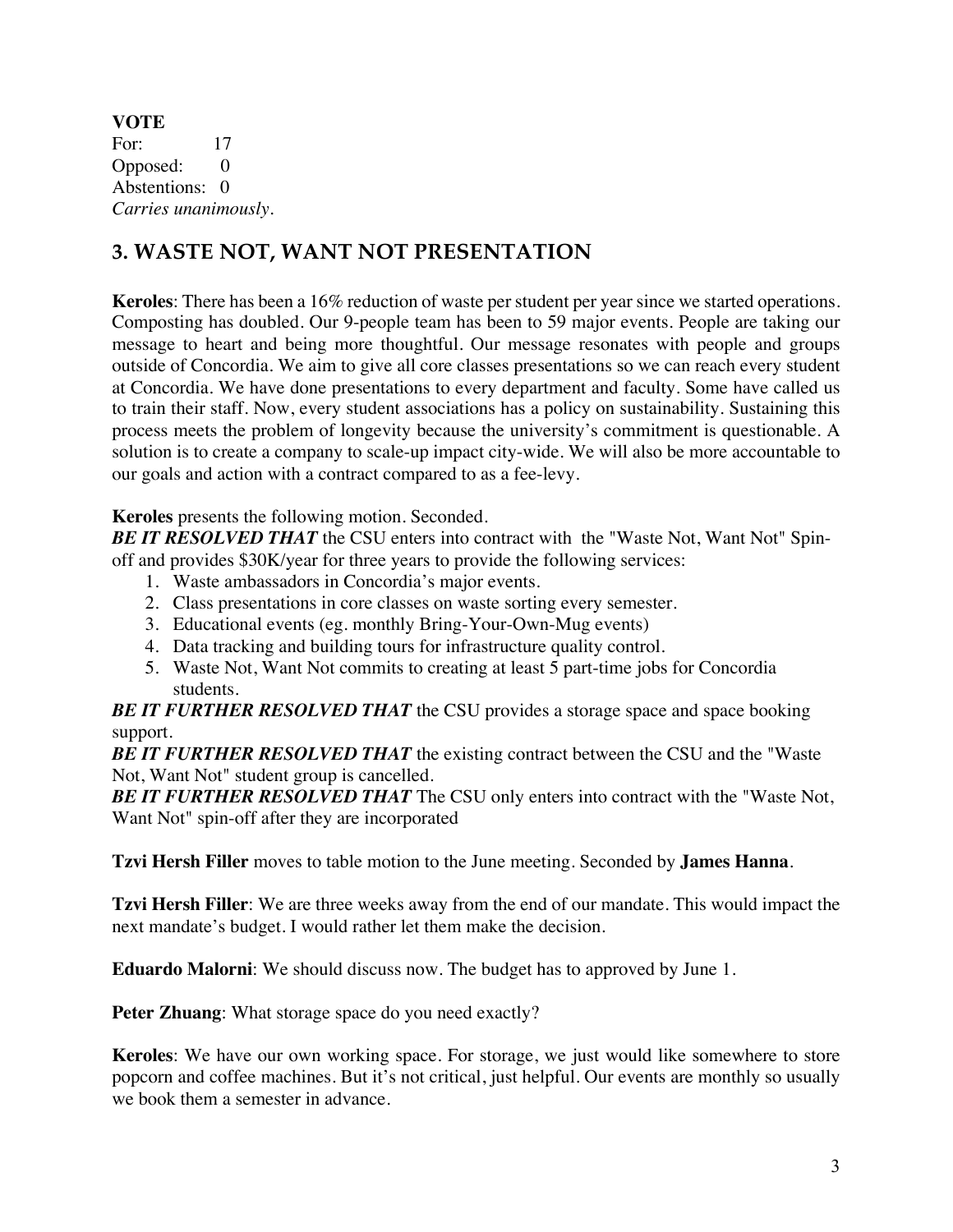**Isaiah Joyner**: On tabling, we need to make a decision now. I do agree with the sentiment on budget, but we should discuss this now to decide what we can do for the project.

**Ahmadou Sakho** calls to question. Seconded by **James Hanna**. There are oppositions.

#### **VOTE (to call the question)**

For: 14 Opposed: 4 Abstentions: 0 *Carries.* 

**Désirée Blizzard**: If this is moved to June, the budget will be passed without WNWN.

#### **VOTE**

For: 8 Opposed: 10 Abstentions: 1 *Fails.* 

**Désirée Blizzard**: I support this idea but the budget you submitted is very brief. I'd like to know if you have more detailed documents. You talked about becoming an officially ingrained company. What's the timeline of that and what's your long-term plan for 2022 and beyond? Do you plan on getting money from different groups?

**Keroles**: CSU would enter into contract after we submitted our paperwork. We just needed the confidence of a contract. The motion is asking for \$30k/year for just three years because it doesn't make sense to come back every year. I'm trying to avoid the impression that we're a student group.

**Ahmadou Sakho**: For the amount you're asking, we need more information about how the money is going to be used. Who's going to get paid? How does the status of a fee-levy group affect your ability to go city-wide?

**Keroles**: We want to provide service contracts. As a company, it'll be easier to get contracts than if we were associated with Concordia as a fee-levy. We feel we would also be more accountable.

**Patrick Quinn**: I have an issue with how things are being decided. You should be going to a committee first before Council decide. We should have more information. We should be referring this to the finance committee.

**Hannah Jamet-Lange**: We don't have a lot of info of the budget. We don't have any breakdowns of budget. Also, would this be a non-profit or for-profit?

**Keroles**: We're leaning towards for-profit but we haven't decided it. We want to follow practices of social and environmental sustainability.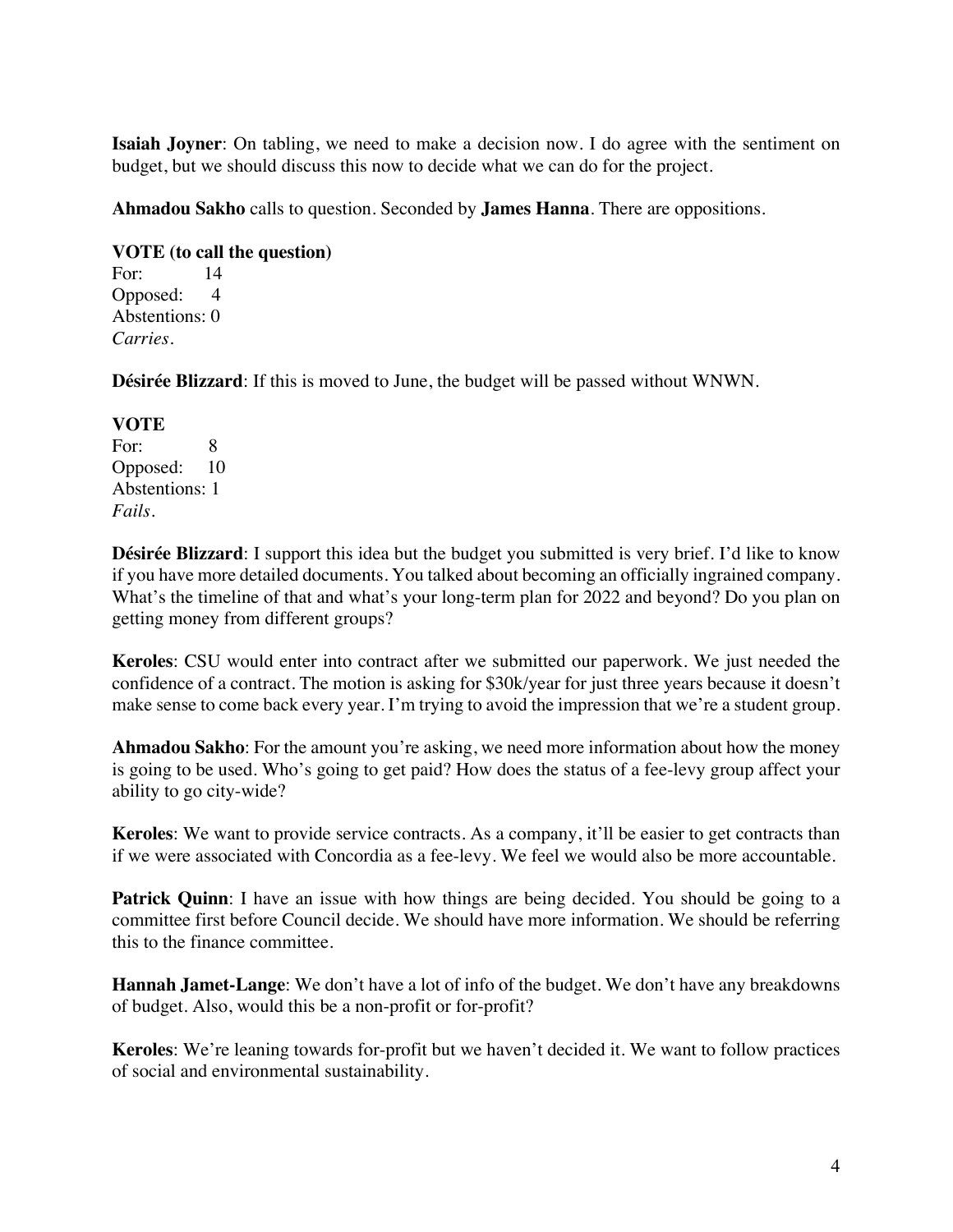**Isaiah Joyner**: There's a tax element to that decision. We need to be careful about the regulations of being either one of those companies. On sustainability or stability of funds, I don't think its practical for it to be a three-year contract. This first coming year we could use the endowment funds for the initial cut. We could review a contract and review the financial division with the detail we have now.

**Keroles**: This is not us asking for start-up funding. CSU is not liable for that. We appreciate the feedback. We're done as we're told when it comes to CSU process. We're happy providing more documents.

**Chairperson**: No one has moved a motion. We could defer this to Fincomm.

**Marin Algattus**: I'm concerned. I don't want Council to make decisions on the Operations Budget.

**Marin Algattus** moves to refer motion to Fincomm. Seconded by **Victoria Pesce**.

**Désirée Blizzard** moves to amend the motion so the information sent to Fincomm has a more detailed breakdown, and so a decision could be made at the next council meeting in June. Seconded.

**Tzvi Hersh Filler** moves to add a friendly amendment so the new motion includes more detail on what services will be provided by WNWN.

#### **VOTE**

For: 15 Opposed: 1 Abstentions: 3 *Carries.* 

### **4. EXECUTIVE DECREE**

**Chris Kalafatidis** presents the following motion. Seconded by **James Hanna**.

*WHEREAS* the COVID-19 pandemic has led the Quebec government to close Concordia University until at least May  $1<sup>st</sup>$ , 2020;

*WHEREAS* the pandemic has resulted in the CSU 2020 Annual General Elections being indefinitely postponed;

*WHEREAS* as a result, all classes, exams and campus activities have moved online for the remainder of the semester starting today;

*WHEREAS* the terms of office for Executives and Councillors end on May 31st and it is imperative to elect their replacements;

*WHEREAS* the CSU uses online voting to conduct its elections and may hold its elections successfully before May 31;

*WHEREAS* the CSU Council of Representatives cannot meet to fix the situation;

*WHEREAS* section 7.14 empowers the CSU Executive to exercise the powers of the Council of Representatives, by decree, in-between Council meetings for unforeseen emergencies;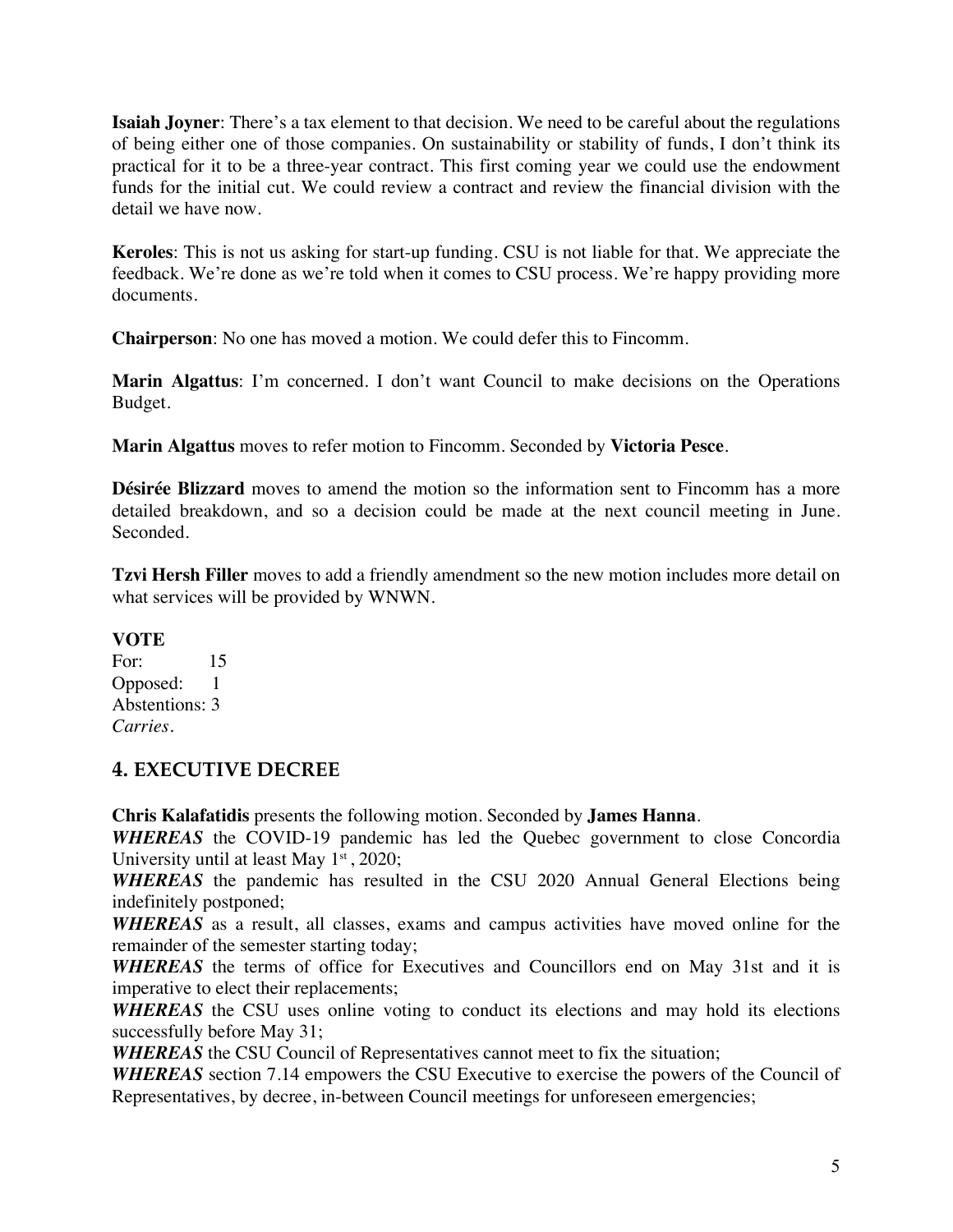**BE IT RESOLVED** the campaigning period be re-opened on April 3 at 12pm EST and end on April 5 at 11:59pm EST, notwithstanding section 314 of the Standing Regulations;

**BE IT FURTHER RESOLVED** that polling be held exclusively online through the SimplyVoting platform. There shall be no physical polling stations, notwithstanding section 330 of the Standing Regulations;

**BE IT FURTHER RESOLVED** that polling period be extended to five (5) days to make the elections more accessible. The polling period shall be from April 6 at 9am EST to April 10 at 9pm EST, notwithstanding sections 245, 290, 334, and 339 of the Standing Regulations;

**BE IT FURTHER RESOLVED** results of the general elections shall be released on April 11 at 2:00 pm EST, notwithstanding sections 334 and 339 of the Standing Regulations;

**BE IT FURTHER RESOLVED** the Chief Electoral Officer communicate the new polling period to the Dean of Students office by Wednesday March 25;

**BE IT FURTHER RESOLVED** the Chairperson of the Council of Representatives communicate the directives enumerated, in writing, to the Chief Electoral Officer upon receipt of this executive decree;

**BE IT FURTHER RESOLVED** this executive decree apply solely to the 2020 General Elections and should not be construed to apply to any future election.

### **VOTE**

For: 14 Opposed: 0 Abstentions: 4 *Carries.*  **Tzvi Hersh Filler** abstains.

## **5. LOYOLA COORDINATOR REPORT (FEBRUARY)**

**Isaiah Joyner**: Melize isn't here and this has been pulled the last few meetings. So, I think we should just approve it.

**Isaiah Joyner** moves to approve report. Seconded by **Jarrad Haas**.

#### **VOTE**

For: 11 Opposed: 0 Abstentions: 6 *Carries.* 

### **6. BONUSES MOTION**

**Patrick Quinn:** This is being worked on in Policy with Elizabeth, Maha and me.

**Elizabeth Tasong**: It's a work in process and I don't think it's ready to be presented to Council.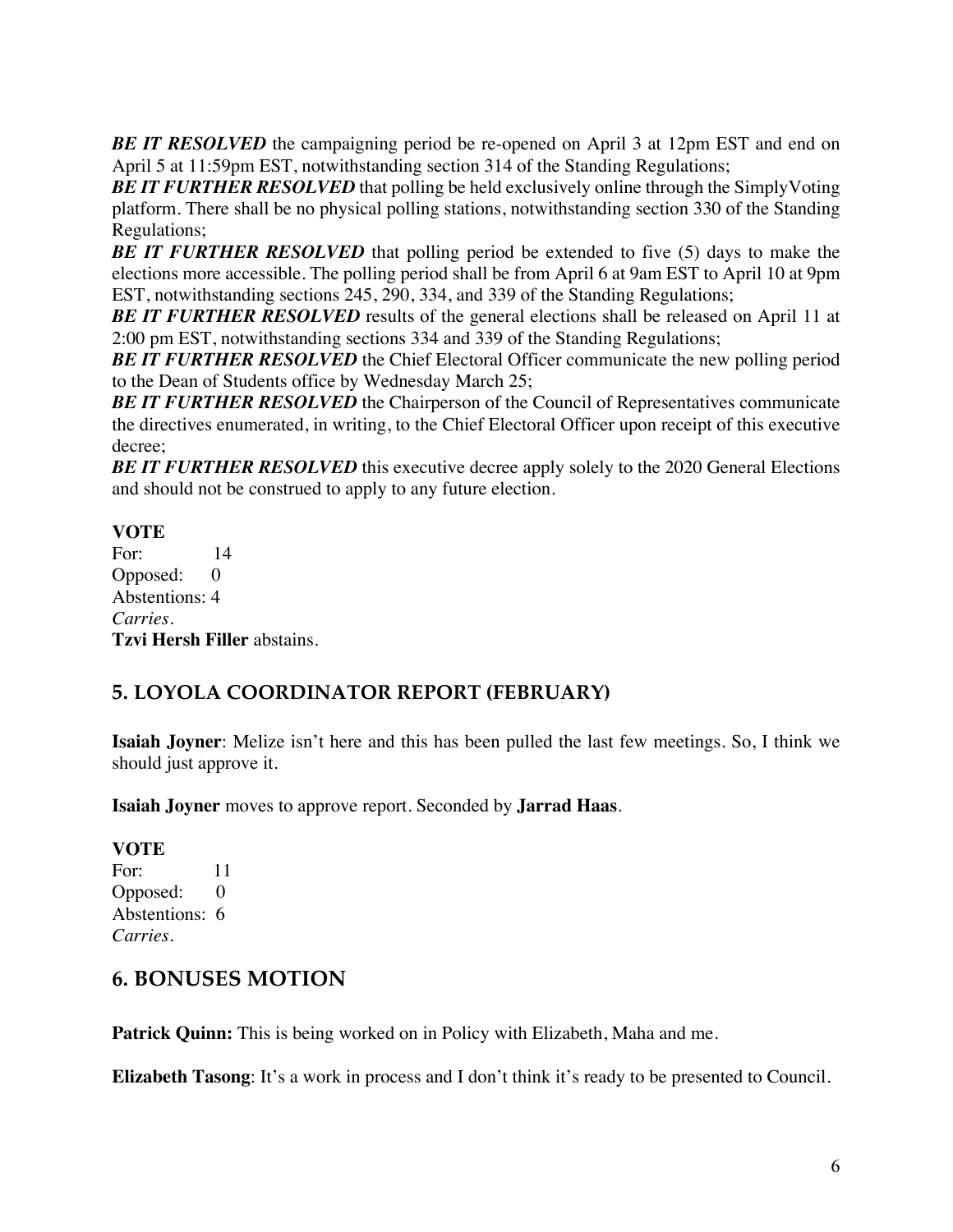**Mitchell Schecter:** We should just vote it down.

**Mitchell Schecter** moves to table indefinitely. Seconded by **Tzvi Hersh Filler**.

**Chairperson**: It can come back. We can discuss it again when Policy wants it to come back.

**Chris Kalafatidis**: It's still in Policy committee, but it's something we can talk about now.

**James Hanna**: I'm in favour of tabling. Let the process work itself out.

**Tzvi Hersh Filler** calls to question to table indefinitely. Seconded

**VOTE** For: 11 Opposed: 1 Abstentions: 7 **Jeremya Deneault** abstains.

**Lauren Perozek**: When will this be done?

**Patrick Quinn**: Before May 31.

## **7. CHAIRPERSON'S EXTRA HOURS PAY (MARCH)**

**Chairperson:** Does anyone has concerns about me chairing this discussion?

**Sean Howard**: Does anyone have anything to debate? If not, we can just call the question.

**Tzvi Hersh Filler** presents the following motion. Seconded by **Désirée Blizzard**.

*WHEREAS* the Chairperson's report of March contained a line stating that six (6) hours of work were performed outside her regular duties, which were remunerated at a rate of \$12/h, in accordance with Standing Regulation 13;

*WHEREAS* Quebec minimum wage is higher than \$12/h;

*WHEREAS* the CSU should not have a formal document stating that the CSU has violated the law;

**BE IT RESOLVED THAT** the six (6) hours above be remunerated at a rate of \$17/h, notwithstanding Standing Regulation 13, in accordance with [relevant regulation];

**BE IT FURTHER RESOLVED THAT** the report in question be amended as necessary;

*BE IT FURTHER RESOLVED THAT* the Policy Committee be tasked with revising Standing Regulation 13 &15;

**BE IT FURTHER RESOLVED THAT** the budgetary impact of this motion is \$30.

**Tzvi Hersh Filler**: I meant to pull the report the last meeting. \$12/h is less than minimum wage and this is a legal issue.